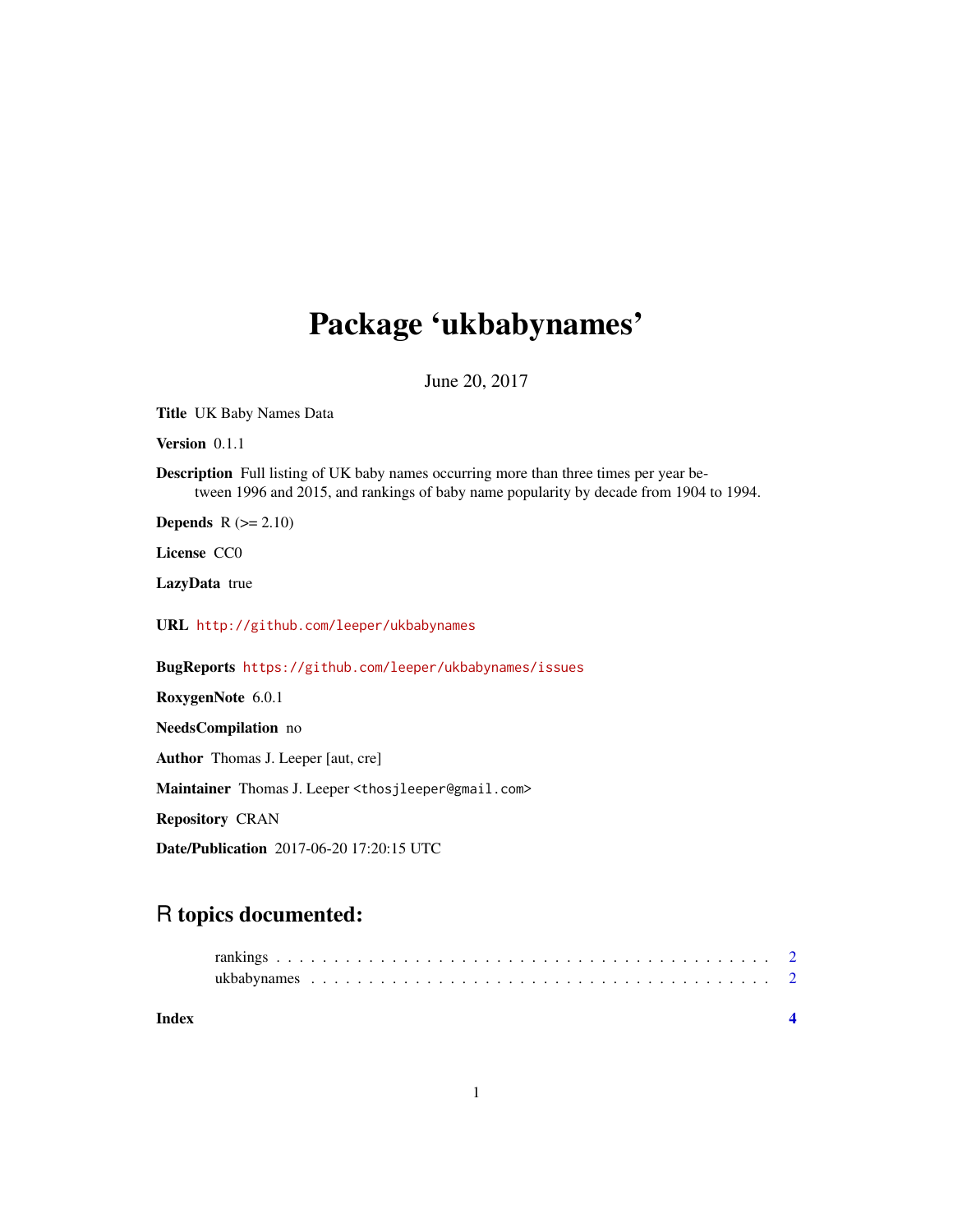#### <span id="page-1-2"></span><span id="page-1-0"></span>Description

A longitudinal dataset containing the top-100 baby girl and top-100 baby boy names over the period 1904 to 1994.

#### Usage

rankings

#### Format

A data frame with 1900 observations on 4 variables.

| $\left[$ , 2 $\right]$ year A year (1904-1994). Rankings are based upon births within that decade. |
|----------------------------------------------------------------------------------------------------|
|                                                                                                    |
|                                                                                                    |
|                                                                                                    |

#### Details

The data are released by the Office of National Statistics under the [Open Government License v3.0.](http://www.nationalarchives.gov.uk/doc/open-government-licence/version/3/)

#### Source

Office of National Statistics. 2016. "Top 100 Baby Names Historical Data". [https://www.ons.](https://www.ons.gov.uk/peoplepopulationandcommunity/birthsdeathsandmarriages/livebirths/datasets/babynamesenglandandwalestop100babynameshistoricaldata) [gov.uk/peoplepopulationandcommunity/birthsdeathsandmarriages/livebirths/datasets](https://www.ons.gov.uk/peoplepopulationandcommunity/birthsdeathsandmarriages/livebirths/datasets/babynamesenglandandwalestop100babynameshistoricaldata)/ [babynamesenglandandwalestop100babynameshistoricaldata](https://www.ons.gov.uk/peoplepopulationandcommunity/birthsdeathsandmarriages/livebirths/datasets/babynamesenglandandwalestop100babynameshistoricaldata)

#### See Also

[ukbabynames](#page-1-1)

<span id="page-1-1"></span>ukbabynames *UK baby names*

#### Description

Full baby name 1996-2015 for the United Kingdom from the Office of National Statistics

#### Usage

ukbabynames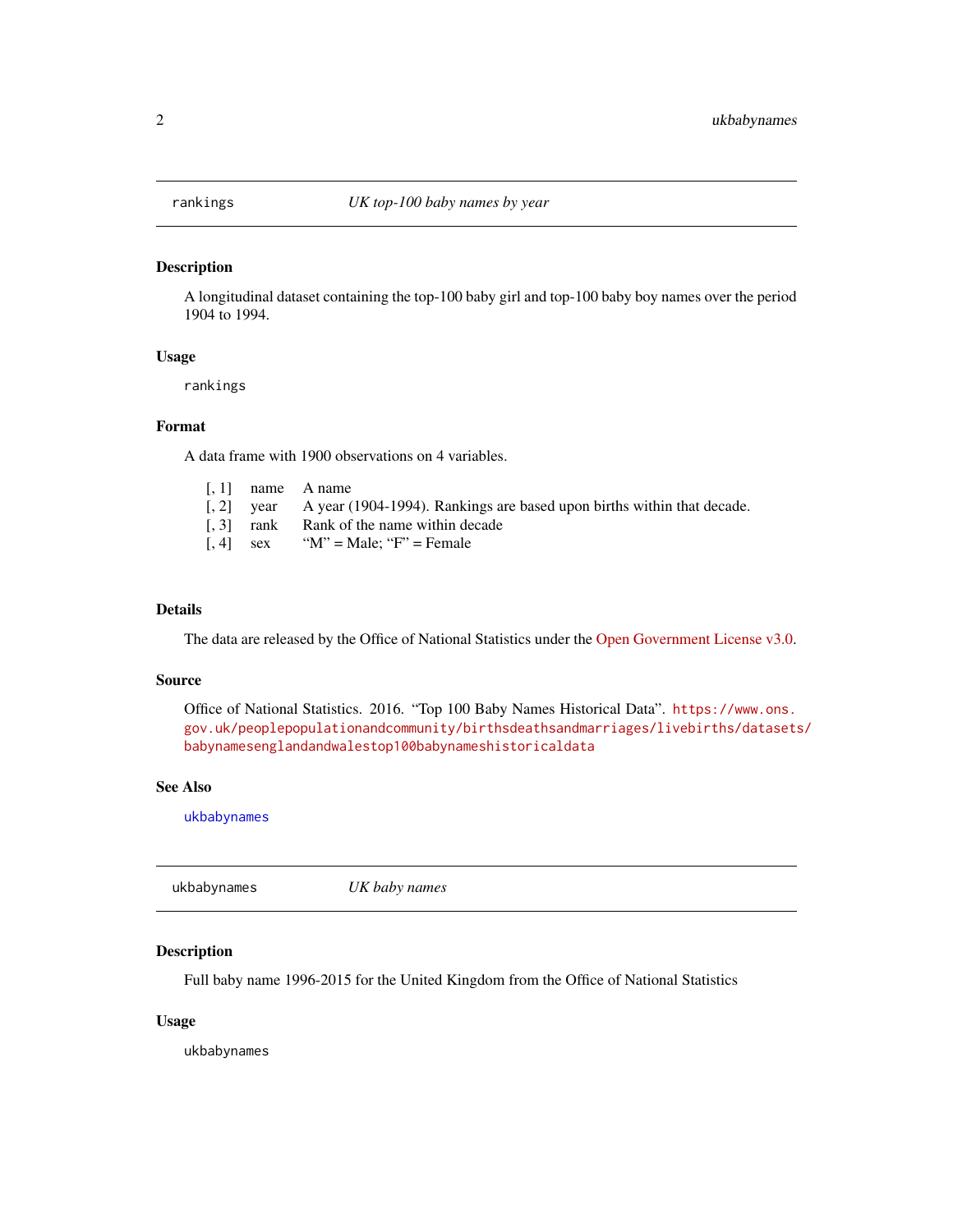#### <span id="page-2-0"></span>ukbabynames 3

#### Format

A data frame with 227449 observations on 5 variables.

|                     | $\lceil$ , 1 vear | A year (1996-2015)                    |
|---------------------|-------------------|---------------------------------------|
| $\lceil . 2 \rceil$ |                   | sex " $M$ " = Male; " $F$ " = Female  |
|                     |                   | $\lceil 0.3 \rceil$ name A name       |
| $\left[ 0.4\right]$ |                   | n Count of name within year and sex   |
| $\left[ .5\right]$  |                   | rank Rank of name within year and sex |

#### Details

The data are released by the Office of National Statistics under the [Open Government License v3.0.](http://www.nationalarchives.gov.uk/doc/open-government-licence/version/3/)

#### Source

Office of National Statistics. 2016. ["Baby Names Statistics Girls".](https://www.ons.gov.uk/peoplepopulationandcommunity/birthsdeathsandmarriages/livebirths/datasets/babynamesenglandandwalesbabynamesstatisticsgirls) Office of National Statistics. 2016. ["Baby Names Statistics Boys".](https://www.ons.gov.uk/peoplepopulationandcommunity/birthsdeathsandmarriages/livebirths/datasets/babynamesenglandandwalesbabynamesstatisticsboys)

#### See Also

[rankings](#page-1-2)